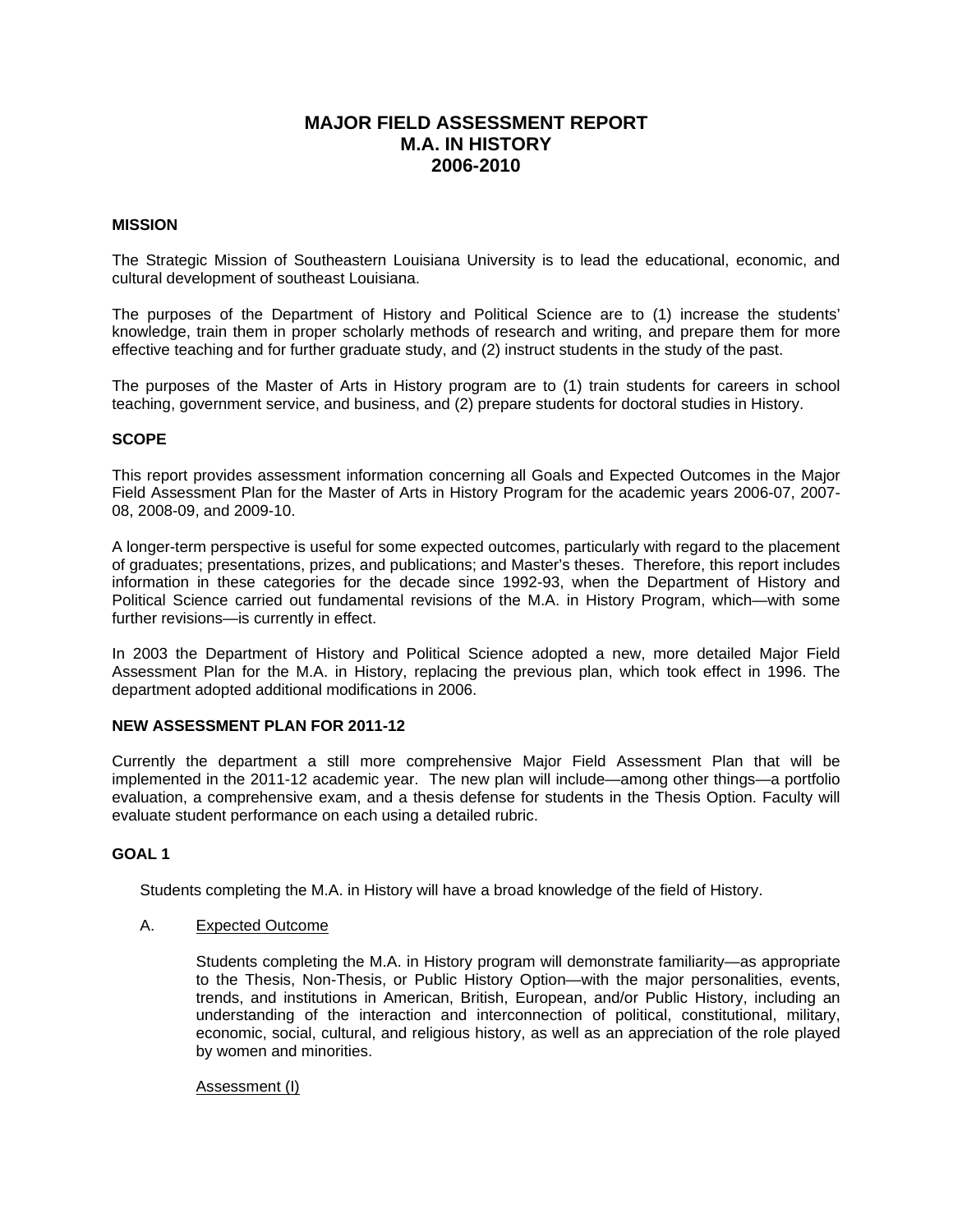All students in good standing in the M.A. in History program and all those completing the program have maintained a cumulative grade point average of at least 3.0 on all coursework, with no grade lower than a C.

# Assessment (II)

Comprehensive Examination.

All students completing the M.A. in History program satisfactorily have completed a Comprehensive Examination.

# B. Expected Outcome

History majors will express satisfaction with the quality of instruction and the overall learning environment provided by the Department of History and Political Science.

Assessment

Southeastern Louisiana University Exit Survey

The data for 1999-2000, 2000-2001, and 2001-2002 indicate that the vast majority of students in the M.A. in History Program are satisfied with the program. 1=very dissatisfied, 5=very satisfied

|                                                            | 1    | $\overline{2}$ | 3    | 4    | 5    |
|------------------------------------------------------------|------|----------------|------|------|------|
| Clarity of the degree requirements                         |      |                |      |      |      |
| 2007-2008                                                  | 00.0 | 00.0           | 00.0 | 60.0 | 40.0 |
| 2008-2009                                                  | 11.1 | 00.0           | 11.1 | 33.3 | 44.4 |
| 2009-2010                                                  | 00.0 | 00.0           | 7.7  | 38.5 | 53.8 |
| Opportunities interact w/faculty outside class             |      |                |      |      |      |
| 2007-2008                                                  | 00.0 | 20.0           | 20.0 | 20.0 | 40.0 |
| 2008-2009                                                  | 11.1 | 00.0           | 11.1 | 33.3 | 44.4 |
| 2009-2010                                                  | 7.7  | 00.0           | 00.0 | 15.4 | 76.9 |
| Effectiveness of faculty as teachers                       |      |                |      |      |      |
| 2007-2008                                                  | 00.0 | 00.0           | 20.0 | 20.0 | 60.0 |
| 2008-2009                                                  | 11.1 | 00.0           | 11.1 | 44.4 | 33.3 |
| 2009-2010                                                  | 00.0 | 00.0           | 7.7  | 23.1 | 69.2 |
| Friendliness and helpfulness of office staff               |      |                |      |      |      |
| 2007-2008                                                  | 00.0 | 20.0           | 40.0 | 20.0 | 20.0 |
| 2008-2009                                                  | 00.0 | 11.1           | 00.0 | 44.4 | 44.4 |
| 2009-2010                                                  | 00.0 | 7.7            | 15.4 | 15.4 | 61.5 |
| Faculty interest in academic development                   |      |                |      |      |      |
| 2007-2008                                                  | 20.0 | 00.0           | 00.0 | 40.0 | 40.0 |
| 2008-2009                                                  | 11.1 | 00.0           | 11.1 | 22.2 | 55.6 |
| 2009-2010                                                  | 00.0 | 00.0           | 7.7  | 7.7  | 84.6 |
| Effectiveness of beginning courses                         |      |                |      |      |      |
| 2007-2008                                                  | 00.0 | 00.0           | 20.0 | 20.0 | 60.0 |
| 2008-2009                                                  | 11.1 | 00.0           | 22.2 | 33.3 | 33.3 |
| 2009-2010                                                  | 00.0 | 00.0           | 7.7  | 53.8 | 38.5 |
| Quality of instruction in advanced courses                 |      |                |      |      |      |
| 2007-2008                                                  | 00.0 | 00.0           | 20.0 | 20.0 | 60.0 |
| 2008-2009                                                  | 11.1 | 00.0           | 22.2 | 33.3 | 33.3 |
| 2009-2010                                                  | 00.0 | 00.0           | 7.7  | 7.7  | 84.6 |
| Faculty treatment of students inside/outside the classroom |      |                |      |      |      |
| 2007-2008                                                  | 00.0 | 00.0           | 40.0 | 20.0 | 40.0 |
| 2008-2009                                                  | 11.1 | 00.0           | 22.2 | 22.2 | 44.0 |
| 2009-2010                                                  | 00.0 | 00.0           | 7.7  | 15.4 | 76.9 |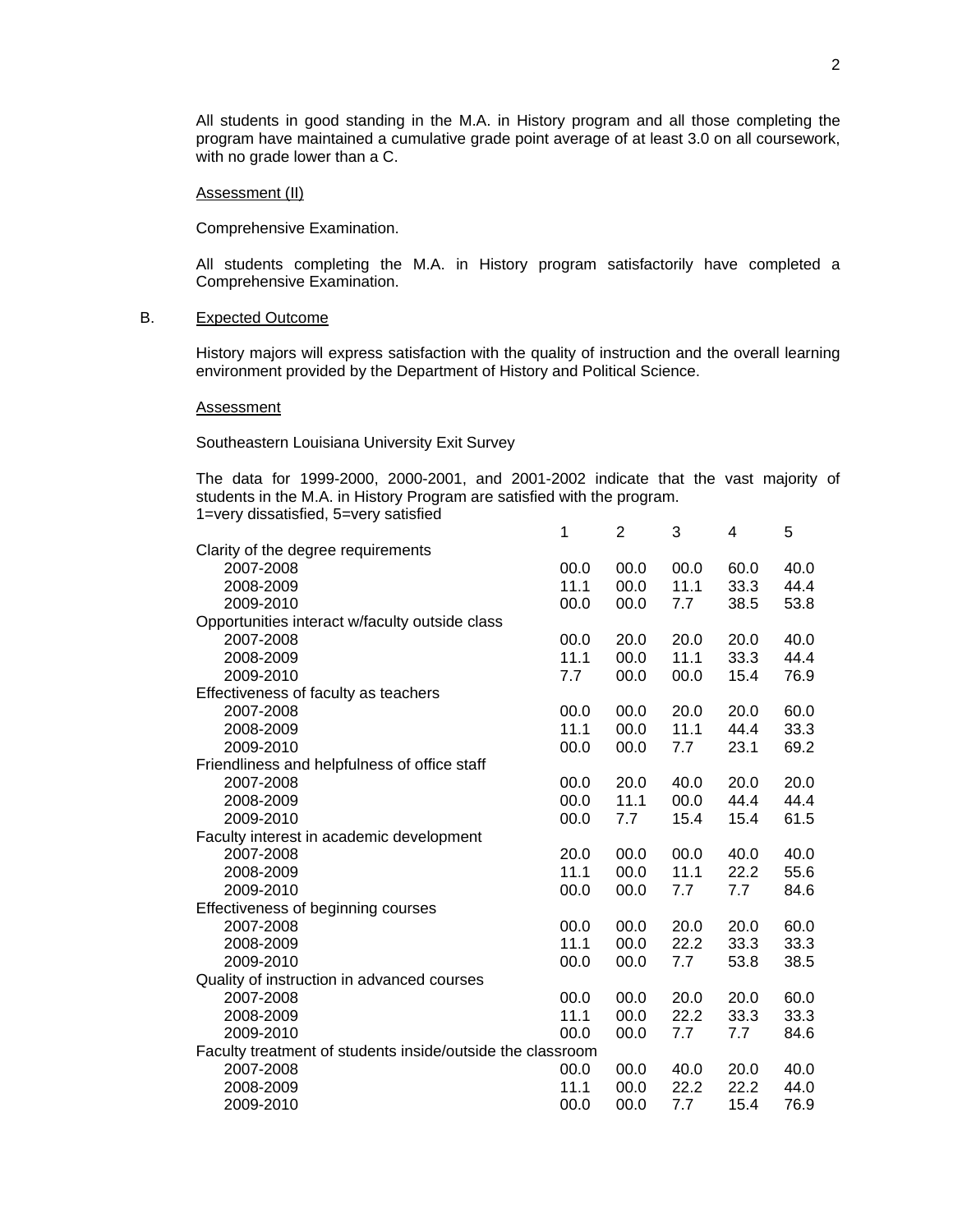| Professional activities, associations, clubs  |      |      |      |      |      |
|-----------------------------------------------|------|------|------|------|------|
| 2007-2008                                     | 20.0 | 20.0 | 20.0 | 20.0 | 20.0 |
| 2008-2009                                     | 11.1 | 00.0 | 33.3 | 22.2 | 33.3 |
| 2009-2010                                     | 00.0 | 00.0 | 53.8 | 15.4 | 30.8 |
| Interaction w/faculty research/scholarship    |      |      |      |      |      |
| 2007-2008                                     | 20.0 | 00.0 | 00.0 | 40.0 | 40.0 |
| 2008-2009                                     | 11.1 | 00.0 | 11.1 | 44.4 | 33.3 |
| 2009-2010                                     | 00.0 | 00.0 | 30.8 | 23.1 | 46.2 |
| Availability of required courses              |      |      |      |      |      |
|                                               |      |      | 40.0 |      |      |
| 2007-2008                                     | 00.0 | 20.0 |      | 20.0 | 20.0 |
| 2008-2009                                     | 11.1 | 00.0 | 33.3 | 22.2 | 33.3 |
| 2009-2010                                     | 00.0 | 00.0 | 7.7  | 30.8 | 61.5 |
| Availability of elective courses              |      |      |      |      |      |
| 2007-2008                                     | 20.0 | 00.0 | 20.0 | 20.0 | 40.0 |
| 2008-2009                                     | 11.1 | 11.1 | 33.3 | 11.1 | 33.3 |
| 2009-2010                                     | 00.0 | 00.0 | 15.4 | 38.5 | 46.2 |
| Quality of instruction on standards/ethics    |      |      |      |      |      |
| 2007-2008                                     | 00.0 | 20.0 | 20.0 | 20.0 | 40.0 |
| 2008-2009                                     | 11.1 | 00.0 | 22.2 | 33.3 | 33.3 |
| 2009-2010                                     | 00.0 | 00.0 | 00.0 | 23.1 | 76.9 |
| Opportunities to collaborate w/other students |      |      |      |      |      |
| 2007-2008                                     | 20.0 | 00.0 | 00.0 | 40.0 | 40.0 |
| 2008-2009                                     | 11.1 | 00.0 | 22.2 | 33.3 | 33.3 |
| 2009-2010                                     | 00.0 | 00.0 | 15.4 | 38.5 | 46.2 |
|                                               |      |      |      |      |      |
| Library resources related to your major       |      |      |      |      |      |
| 2007-2008                                     | 00.0 | 00.0 | 20.0 | 60.0 | 20.0 |
| 2008-2009                                     | 22.2 | 00.0 | 11.1 | 44.4 | 22.2 |
| 2009-2010                                     | 00.0 | 7.7  | 30.8 | 30.8 | 30.8 |
| Use of appropriate technology in classroom    |      |      |      |      |      |
| 2007-2008                                     | 00.0 | 00.0 | 20.0 | 40.0 | 40.0 |
| 2008-2009                                     | 11.1 | 00.0 | 11.1 | 33.3 | 44.4 |
| 2009-2010                                     | 00.0 | 15.4 | 7.7  | 30.8 | 46.2 |
| Facilities and equipment related to major     |      |      |      |      |      |
| 2007-2008                                     | 00.0 | 00.0 | 40.0 | 40.0 | 20.0 |
| 2008-2009                                     | 11.1 | 00.0 | 11.1 | 44.4 | 33.3 |
| 2009-2010                                     | 00.0 | 00.0 | 15.4 | 38.5 | 46.2 |
| Help from faculty re further education        |      |      |      |      |      |
|                                               | 20.0 | 00.0 |      | 20.0 | 60.0 |
| 2007-2008                                     |      |      | 00.0 |      |      |
| 2008-2009                                     | 11.1 | 00.0 | 22.2 | 22.2 | 44.4 |
| 2009-2010                                     | 00.0 | 00.0 | 7.7  | 15.4 | 76.9 |
| Size of classes in major                      |      |      |      |      |      |
| 2007-2008                                     | 20.0 | 00.0 | 00.0 | 20.0 | 60.0 |
| 2008-2009                                     | 11.1 | 00.0 | 11.1 | 33.3 | 44.4 |
| 2009-2010                                     | 00.0 | 00.0 | 00.0 | 15.4 | 84.6 |
| Help from faculty re employment               |      |      |      |      |      |
| 2007-2008                                     | 20.0 | 20.0 | 20.0 | 00.0 | 40.0 |
| 2008-2009                                     | 22.2 | 00.0 | 33.3 | 22.2 | 22.2 |
| 2009-2010                                     | 00.0 | 7.7  | 38.5 | 15.4 | 38.5 |
| Global perspectives of courses                |      |      |      |      |      |
| 2007-2008                                     | 00.0 | 20.0 | 00.0 | 60.0 | 20.0 |
| 2008-2009                                     | 11.1 | 00.0 | 22.2 | 33.3 | 33.3 |
|                                               |      |      |      |      |      |
| 2009-2010                                     | 00.0 | 00.0 | 7.7  | 53.8 | 38.5 |
| Relevancy of courses                          |      |      |      |      |      |
| 2007-2008                                     | 00.0 | 00.0 | 40.0 | 20.0 | 40.0 |
| 2008-2009                                     | 11.1 | 00.0 | 22.2 | 22.2 | 44.4 |
| 2009-2010                                     | 00.0 | 00.0 | 7.7  | 23.1 | 69.2 |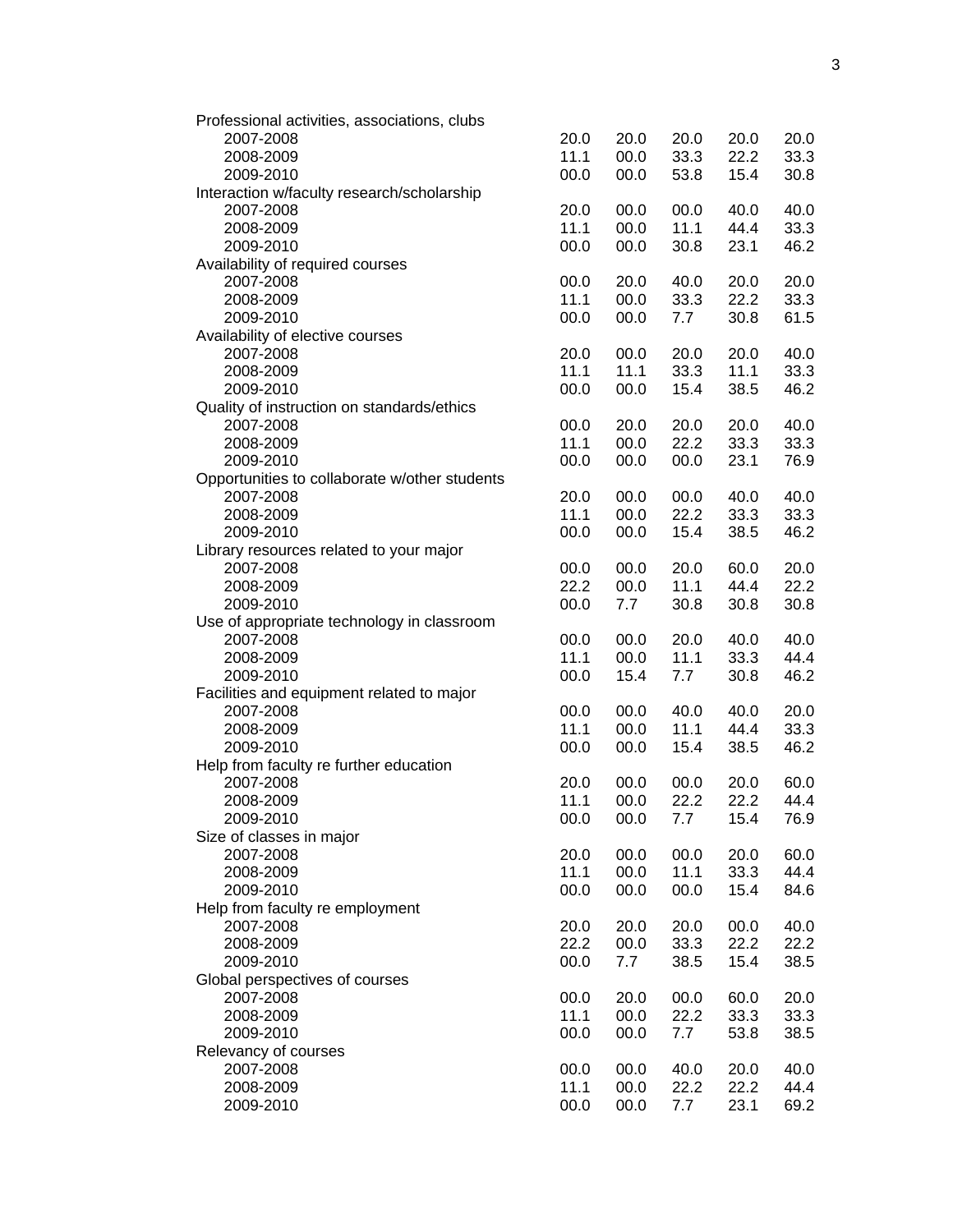| "Real-world" experiences, exposure, examples in/out of classroom                       |      |      |      |      |      |
|----------------------------------------------------------------------------------------|------|------|------|------|------|
| 2007-2008                                                                              | 00.0 | 20.0 | 00.0 | 40.0 | 40.0 |
| 2008-2009                                                                              | 11.1 | 00.0 | 22.2 | 33.3 | 33.3 |
| 2009-2010                                                                              | 00.0 | 00.0 | 23.1 | 38.5 | 38.5 |
| Overall quality of department                                                          |      |      |      |      |      |
| 2007-2008                                                                              | 00.0 | 20.0 | 20.0 | 20.0 | 40.0 |
| 2008-2009                                                                              | 11.1 | 00.0 | 22.2 | 33.3 | 33.3 |
| 2009-2010                                                                              | 00.0 | 00.0 | 00.0 | 15.4 | 84.6 |
| Overall quality of degree program                                                      |      |      |      |      |      |
| 2007-2008                                                                              | 00.0 | 20.0 | 00.0 | 60.0 | 20.0 |
| 2008-2009                                                                              | 11.1 | 00.0 | 11.1 | 33.3 | 44.4 |
| 2009-2010                                                                              | 00.0 | 00.0 | 00.0 | 53.8 | 46.2 |
| Usefulness of academic advice from advisor                                             |      |      |      |      |      |
| 2007-2008                                                                              | 00.0 | 00.0 | 40.0 | 20.0 | 40.0 |
| 2008-2009                                                                              | 11.1 | 00.0 | 11.1 | 22.2 | 55.6 |
| 2009-2010                                                                              | 00.0 | 00.0 | 00.0 | 15.4 | 84.6 |
| Advisor's knowledge of requirements                                                    |      |      |      |      |      |
| 2007-2008                                                                              | 00.0 | 20.0 | 20.0 | 00.0 | 60.0 |
| 2008-2009                                                                              | 11.1 | 00.0 | 11.1 | 11.1 | 66.7 |
| 2009-2010                                                                              | 00.0 | 00.0 | 00.0 | 15.4 | 84.6 |
| Accessibility of advisor                                                               |      |      |      |      |      |
| 2007-2008                                                                              | 00.0 | 00.0 | 20.0 | 20.0 | 60.0 |
| 2008-2009                                                                              | 11.1 | 00.0 | 11.1 | 22.2 | 55.6 |
| 2009-2010                                                                              | 00.0 | 00.0 | 00.0 | 15.4 | 84.6 |
| Advisor's concern w/academic goals                                                     |      |      |      |      |      |
| 2007-2008                                                                              | 00.0 | 00.0 | 40.0 | 40.0 | 20.0 |
| 2008-2009                                                                              | 11.1 | 00.0 | 11.1 | 11.1 | 66.7 |
| 2009-2010                                                                              | 00.0 | 00.0 | 00.0 | 15.4 | 84.6 |
| How many times did you meet with advisor 10 minutes or more in previous academic year? |      |      |      |      |      |
| 2007-2008                                                                              | 11.1 | 25.0 | 50.0 | 2.8  | 11.1 |
| 2008-2009                                                                              | 23.8 | 42.9 | 23.8 | 9.5  | 00.0 |
| 2009-2010                                                                              | 24.2 | 30.3 | 36.4 | 00.0 | 9.1  |
| $(1=$ did not meet; 2=once; 3=2 or 3 times; 4=4 or 5 times; 5=6 or more times)         |      |      |      |      |      |

1=did not participate, 5=very satisfied

| 40.0 | 00.0 | 20.0        | 20.0                                                               | 20.0                                                                                        |
|------|------|-------------|--------------------------------------------------------------------|---------------------------------------------------------------------------------------------|
| 33.3 | 00.0 | 00.0        | 33.3                                                               | 33.3                                                                                        |
| 69 2 | 00.O | 77          | 00.O                                                               | 23.1                                                                                        |
|      |      |             |                                                                    |                                                                                             |
|      |      | 00.0        | 00.0                                                               | 00.0                                                                                        |
| 66.7 | 00.0 | 00.0        | 22.2                                                               | 11.1                                                                                        |
| 92.3 | 00.0 | 00.0        | 77                                                                 | 00.0                                                                                        |
|      |      | 100.00 00.0 | Satisfaction with study abroad and/or student exchange experiences | Satisfaction with practicum, internships, or other hands-on experience outside of classroom |

# **GOAL 2**

Students completing the M.A. in History will demonstrate the knowledge and skills necessary for engaging in professional scholarship.

# A. Expected Outcome

Students completing the M.A. in History will have the knowledge and skills necessary to conduct scholarly research in archives, libraries, museums, via the internet, and through other means; to perform critical analysis of both primary and secondary sources; and to write and present scholarly papers in a professional manner.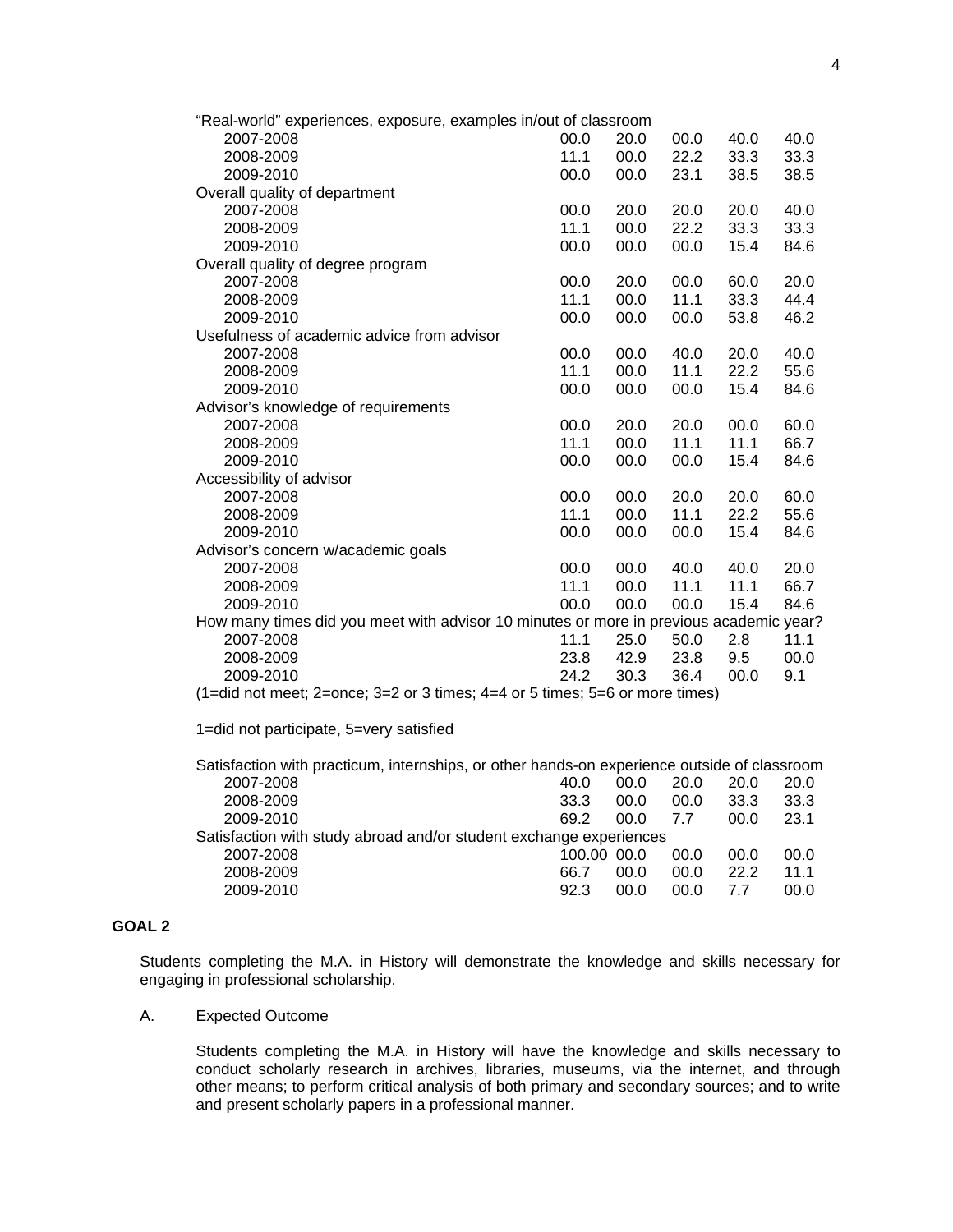# Assessment (I)

All students in good standing in the M.A. in History program and all those completing the program have maintained a cumulative grade point average of 3.0 on all coursework, with no grade lower than a C.

All students take the following required course:

History 600: Historical Research

All other required and elective courses in the M.A. in History program require thousands of pages of reading, multiple written assignments, and multiple oral presentations.

# Assessment (II)

Comprehensive Examination (see above, Goal 1, A).

# B. Expected Outcome

All students in the Thesis Option will present a defensible thesis.

### Assessment

Students in the Thesis Option must defend their theses before a forum of graduate faculty and graduate students. Before being recommended for graduation, students must receive approval for their theses from the Department Head, Graduate Coordinator, Major Professor, and Thesis Committee members, who may solicit advice from other members of the graduate faculty. The thesis must conform to the format of the most recent edition of the *Chicago Manual of Style*.

# **GOAL 3**

History majors will be prepared for further graduate study and/or a variety of professions and vocations.

### A. Expected Outcome

At least 50% of students completing the M.A. in History program will be accepted to doctoral programs or other additional graduate study (including law school) or will be employed in a profession that utilizes the knowledge and skills acquired in the M.A. in History program within six months after graduation.

### Assessment

For the years 2006-2101 over 90% of students completing the M.A. program have been accepted to doctoral programs or other additional graduate study (including law school) or are employed in a profession that utilizes the knowledge and skills acquired in the M.A. in History program within six months after graduation.

# **APPLICATION OF ASSESSMENT INFORMATION**

In 2003 the department hired a new tenure-track Assistant Professor in Public History—Dr. David Benac (Ph.D., University of Missouri)—who has taken the leading role in developing a new Public History Option in the M.A. Program in response to growing demand for such an option and in strengthening the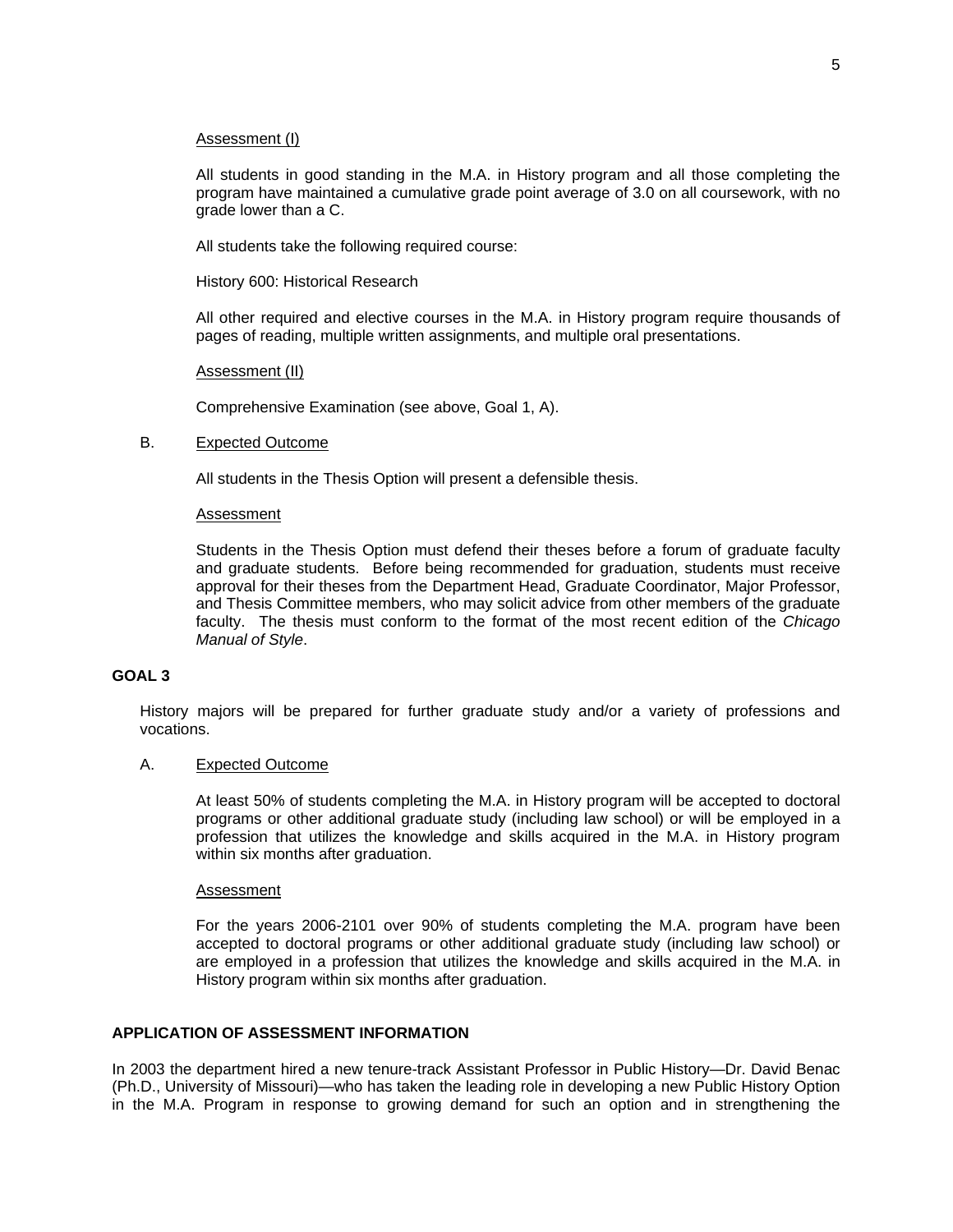department's relationship with the B.A. in Cultural Resource Management program (a logical recruiting base for the Public History Option).

In 2004 the External Review recommended creation of several standing committees, which resulted in the creation of a History Curriculum Committee, a Political Science Curriculum Committee, a Social Studies Education Curriculum Committee, and a Graduate Curriculum Committee, alongside a number of ad hoc committees created as necessary. The Graduate Curriculum Committee has recommended a number of curriculum changes in the Thesis and Non-Thesis Options that were implemented with the 2007-08 catalogue.

#### New Courses

 History 641: Seminar in British History to 1485 History 642: Seminar in British History since 1485 History 643: Seminar in European History to 500 A.D. History 644: Seminar in European History 500-1500 History 645: Seminar in European History 1500-1815 History 646: Seminar in European History 1815-present

### Deleted Courses

 History 625: Seminar in British History History 626: Seminar in European History to1500 History 627: Seminar in European History since 1500

### New Curriculum

#### THESIS OPTION

| <b>Required Courses (9 hours)</b> |                                      |         |
|-----------------------------------|--------------------------------------|---------|
| History 600                       | <b>Historical Research</b>           | 3 hours |
| History 770                       | <b>Thesis</b>                        | 6 hours |
| American History (9-15 hours)     |                                      |         |
| History 605                       | America to 1800                      | 3 hours |
| History 606                       | America 1800-1900                    | 3 hours |
| History 607                       | America since 1900                   | 3 hours |
| History 610                       | Southern History                     | 3 hours |
| History 611                       | Louisiana History                    | 3 hours |
| European History (9-15 hours)     |                                      |         |
| History 630                       | Western Thought                      | 3 hours |
| History 641                       | Britain to 1485                      | 3 hours |
| History 642                       | Britain since 1485                   | 3 hours |
| History 643                       | Europe to 500                        | 3 hours |
| History 644                       | Europe 500-1500                      | 3 hours |
| History 645                       | Europe 1500-1815                     | 3 hours |
| Europe 646                        | Europe since 1815                    | 3 hours |
| Public History (3-9 hours)        |                                      |         |
| History 632                       | Introduction to Public History       | 3 hours |
| History 633                       | <b>Public History Seminar</b>        | 3 hours |
| History 634                       | <b>Historic Preservation Seminar</b> | 3 hours |
| History 635                       | <b>Historical Editing</b>            | 3 hours |
|                                   |                                      |         |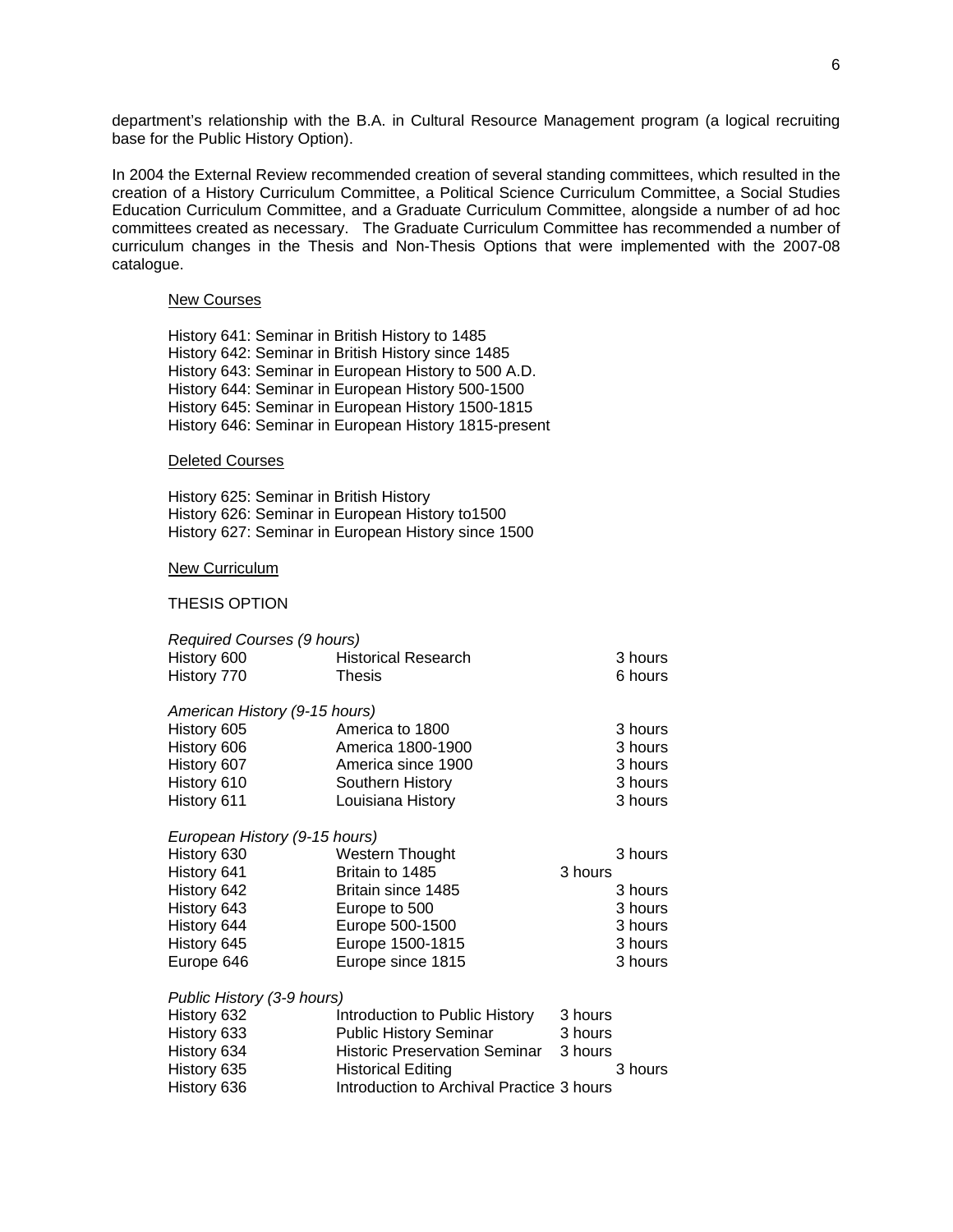| Electives (0-6 hours)<br>History 602<br>History 621<br>History 698<br>Minor Field<br>Total | Readings<br>Independent Study<br><b>Special Topics</b><br>(Optional) | 3 hours<br>3 hours<br>3 hours<br>6 hours<br>36 hours |         |
|--------------------------------------------------------------------------------------------|----------------------------------------------------------------------|------------------------------------------------------|---------|
| <b>NON-THESIS OPTION</b>                                                                   |                                                                      |                                                      |         |
| Required Course (3 hours)                                                                  |                                                                      |                                                      |         |
| History 600                                                                                | <b>Historical Research</b>                                           | 3 hours                                              |         |
| American History (9-15 hours)                                                              |                                                                      |                                                      |         |
| History 605                                                                                | America to 1800                                                      | 3 hours                                              |         |
| History 606                                                                                | America 1800-1900                                                    | 3 hours                                              |         |
| History 607                                                                                | America since 1900                                                   | 3 hours                                              |         |
| History 610                                                                                | Southern History                                                     | 3 hours                                              |         |
| History 611                                                                                | Louisiana History                                                    | 3 hours                                              |         |
| European History (9-21 hours)                                                              |                                                                      |                                                      |         |
| History 630                                                                                | Western Thought                                                      | 3 hours                                              |         |
| History 641                                                                                | Britain to 1485                                                      | 3 hours                                              |         |
| History 642                                                                                | Britain since 1485                                                   | 3 hours                                              |         |
| History 643                                                                                | Europe to 500 A.D.                                                   | 3 hours                                              |         |
| History 644                                                                                | Europe 500-1500                                                      | 3 hours                                              |         |
| History 645                                                                                | Europe 1500-1815                                                     | 3 hours                                              |         |
| Europe 646                                                                                 | Europe since 1815                                                    | 3 hours                                              |         |
| Public History (3-15 hours)                                                                |                                                                      |                                                      |         |
| History 632                                                                                | Introduction to Public History                                       | 3 hours                                              |         |
| History 633                                                                                | <b>Public History Seminar</b>                                        | 3 hours                                              |         |
| History 634                                                                                | <b>Historic Preservation Seminar</b>                                 | 3 hours                                              |         |
| History 635                                                                                | <b>Historical Editing</b>                                            | 3 hours                                              |         |
| History 636                                                                                | Introduction to Archival Practice                                    | 3 hours                                              |         |
| Electives (0-12 hours)                                                                     |                                                                      |                                                      |         |
| History 602                                                                                | Readings                                                             | 3 hours                                              |         |
| History 621                                                                                | Independent Study                                                    | 3 hours                                              |         |
| History 655                                                                                | Seminar for Teachers                                                 | 3 hours                                              |         |
| History 698                                                                                | <b>Special Topics</b>                                                | 3 hours                                              |         |
| <b>Minor Field</b>                                                                         | (Optional)                                                           |                                                      | 6 hours |
| Total                                                                                      | 36 hours                                                             |                                                      |         |

PUBLIC HISTORY OPTION

[No change]

<sup>1</sup>Elective courses may include a 6-hour minor in Philosophy or Political Science with approval of the Graduate Coordinator. Only students with a minor field may take non-History courses for degree credit.

<sup>2</sup>Students in the Public History Option who do not write a thesis must take 6 hours of History 637. Students who do write a thesis must take 3 hours of History 637 and may elect to take 6 hours.

Veteran department faculty members have won a number of awards. Recipients of the Southeastern Louisiana University President's Award for Excellence in Research include Dr. Jeffrey Bell, Dr. Barbara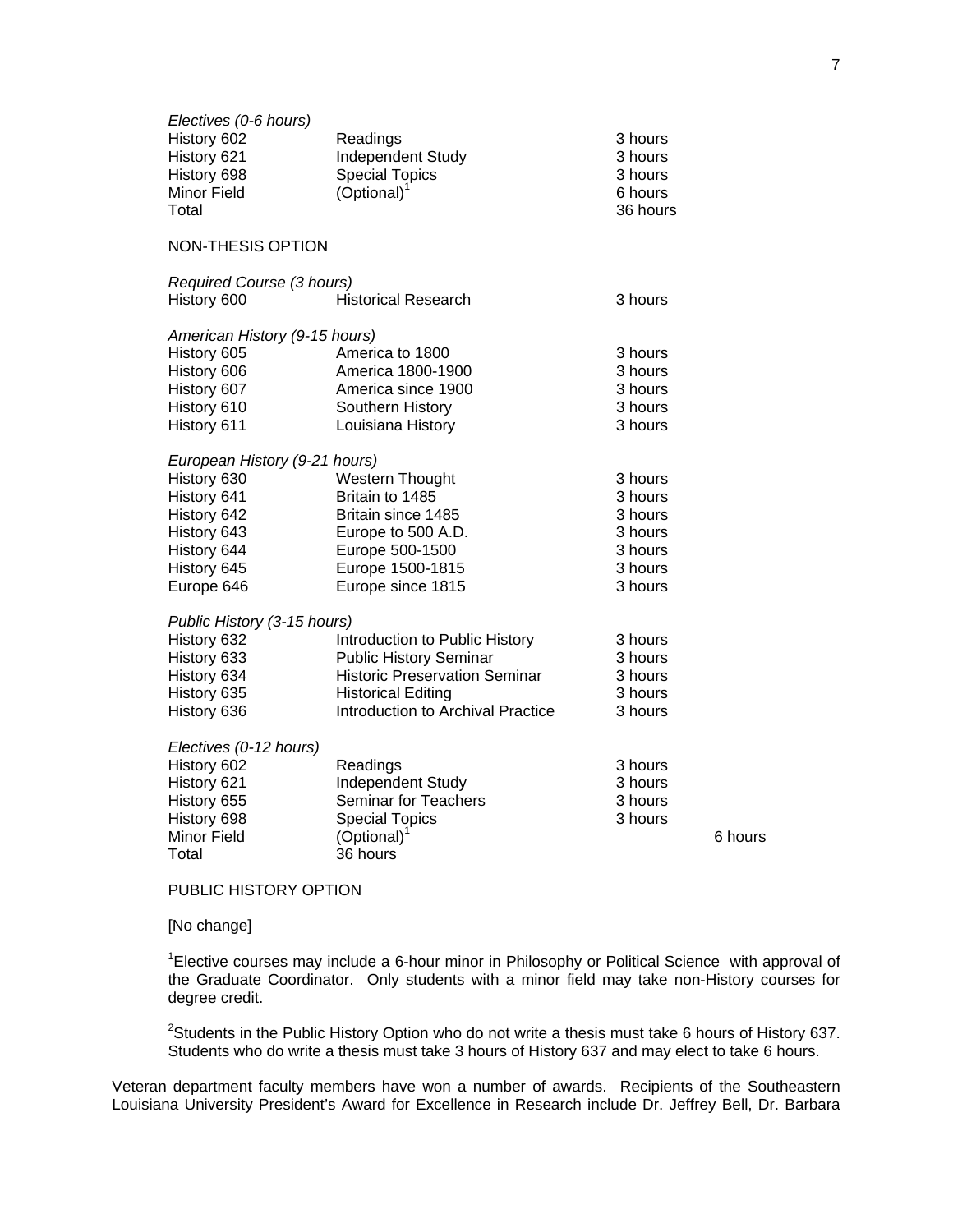Forrest, Dr. Bertram Groene (retired), Dr. Samuel Hyde, Dr. Lawrence Hewitt (retired), Dr. Michael Kurtz, and Dr. Andrew Traver. Recipients of the President's Award for Excellence in Teaching include Dr. Barbara Forrest, Dr. Michael Kurtz, Mr. Howard Nichols (retired), and Dr. William Robison. Recipients of the President's Award for Excellence in Service include Professor Charles Dranguet and Dr. Margaret Gonzalez-Perez.

Dr. Samuel Hyde currently holds the Leon Ford Chair in History in the Center for Southeast Louisiana Studies. Mr. Howard Nichols (1995-98) and Dr. Barbara Forrest (2001-04) have held the Woman's Hospital Distinguished Teaching Professorship in the Humanities (1995-98). Dr. William Robison (1996- 99) and Dr. Andrew Traver (2003-06) have held the Fay Warren Reimers Distinguished Teaching Professorship in the Humanities (1996-99). Dr. Jeffrey Bell (2002-06) and Dr. Harry Laver (2006-2009) have held the C. Howard Nichols Professorship in History and Government (2002-2006). Dr. Kurt Corbello (2002-06) and Dr. Peter Petrakis (2006-09) have held the Johnny R. Smith Professorship in History and Political Science (2002-2006).

The department continues to upgrade the research collection in the Sims Memorial Library. It also has had considerable input into the library's decision to acquire numerous on-line research tools, including America: History and Life, Historical Abstracts, Ingenta, and JSTOR, to name but a few. History 600: Historical Research now includes instruction on the use of technological resources for historical research. All graduate students now have borrowing privileges at all state-funded university libraries.

In response to student demand for greater exposure to scholars from both on-campus and off-campus, the department has increased its role in Fanfare, the university's annual celebration (October) of the arts and humanities: after many years of informal participation, the department inaugurated the "Then and Now" Fanfare History and Politics Lecture Series in 2002. It also is the sole sponsor for the Constitution Day Lecture (September), Veterans Day Lecture (November), Black History Month Lecture Series (February), Holocaust Remembrance Day Lecture (April), and the Deep Delta Civil War Symposium (June), is co-sponsor for the Southeast Louisiana Historical Association Lectures (May and December), and Women's History Month (March), and provides sponsorship for numerous individual lectures, and helps generate an audience for the Judge Leon Ford III Lecture in History and the Morrison Lecture on Politics and Government sponsored each year by the Center for Southeast Louisiana Studies.

In response to graduate student demand for greater support for research and scholarly presentation, the department has dramatically increased funding for such activities through a special account in the Southeastern Development Foundation. While the department honors donor requests for privacy, a detailed accounting of expenditures is available upon request.

The department currently has eight graduate assistantships and has a strong record of placing graduate students in assistantships elsewhere on campus, particularly in the Center for Southeast Louisiana Studies. The department provides all departmental graduate assistants with a personal computer and online access in the Graduate Assistant Office.

In 2002 the Board of Regents recognized the Department of History and Political Science as forming part of an Area of Excellence in Creative Arts and Cultural Studies along with the Department of English, the Department of Music and Dramatic Arts, and the Center for Southeast Louisiana Studies.

The department currently is working with the College of Education and Human Development to demonstrate that the M.A. in History program currently meets the newly articulated requirements of the Governor's Blue Ribbon Commission on Teacher Quality for an Advanced Master's Program for Social Studies Teachers.

In 2004, largely on the strength of the M.A. program, the U.S. Department of Education awarded a \$1 million Teaching American History Grant to Southeastern Louisiana University, the Tangipahoa Parish School Board, and Louisiana Public Broadcasting Corporation in partnership with the Historic New Orleans Collection, the Louisiana Department of Culture, Recreation, and Tourism, the Louisiana State